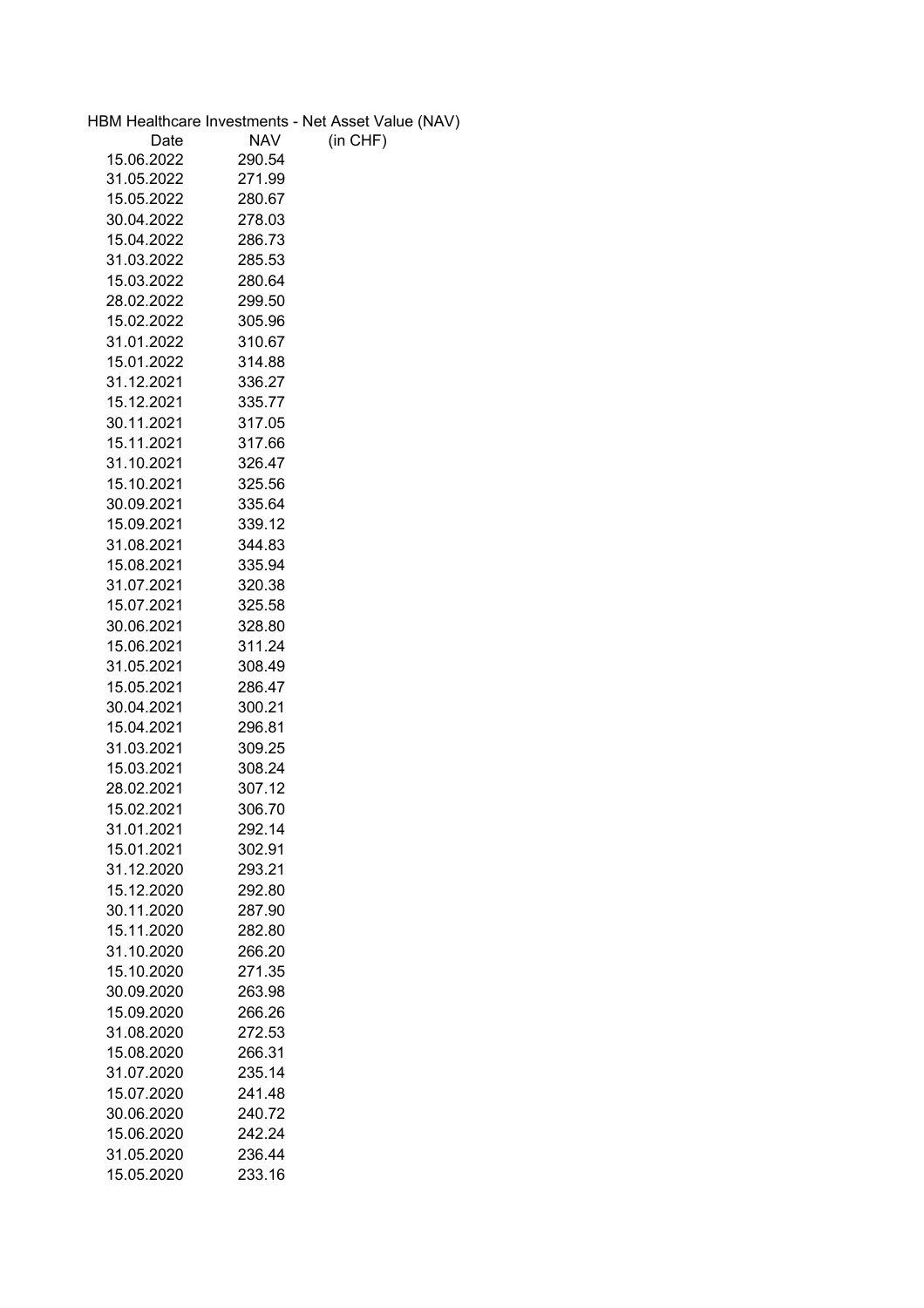| 30.04.2020 | 224.92 |
|------------|--------|
| 15.04.2020 | 215.75 |
| 31.03.2020 | 208.25 |
| 15.03.2020 | 202.21 |
| 29.02.2020 | 220.93 |
| 15.02.2020 | 231.25 |
| 31.01.2020 | 223.52 |
| 15.01.2020 | 223.49 |
| 31.12.2019 | 220.17 |
| 15.12.2019 | 218.99 |
| 30.11.2019 | 218.32 |
| 15.11.2019 | 207.72 |
| 31.10.2019 | 203.50 |
| 15.10.2019 | 199.31 |
|            |        |
| 30.09.2019 | 196.71 |
| 15.09.2019 | 197.69 |
| 31.08.2019 | 198.59 |
| 15.08.2019 | 195.41 |
| 31.07.2019 | 200.80 |
| 15.07.2019 | 202.62 |
| 30.06.2019 | 200.29 |
| 15.06.2019 | 199.59 |
| 31.05.2019 | 197.95 |
| 15.05.2019 | 201.46 |
| 30.04.2019 | 193.95 |
| 15.04.2019 | 189.40 |
| 31.03.2019 | 189.48 |
| 15.03.2019 | 187.76 |
| 28.02.2019 | 184.11 |
| 15.02.2019 | 181.58 |
| 31.01.2019 | 177.04 |
| 15.01.2019 | 177.90 |
| 31.12.2018 | 171.12 |
| 15.12.2018 | 177.07 |
| 30.11.2018 | 179.27 |
| 15.11.2018 | 178.13 |
| 31.10.2018 | 177.28 |
| 15.10.2018 | 175.30 |
| 30.09.2018 | 184.86 |
| 15.09.2018 | 176.53 |
|            |        |
| 31.08.2018 | 174.57 |
| 15.08.2018 | 173.44 |
| 31.07.2018 | 175.42 |
| 15.07.2018 | 178.38 |
| 30.06.2018 | 170.50 |
| 15.06.2018 | 177.63 |
| 31.05.2018 | 174.84 |
| 15.05.2018 | 177.08 |
| 30.04.2018 | 170.40 |
| 15.04.2018 | 169.62 |
| 31.03.2018 | 166.43 |
| 15.03.2018 | 162.93 |
| 28.02.2018 | 161.34 |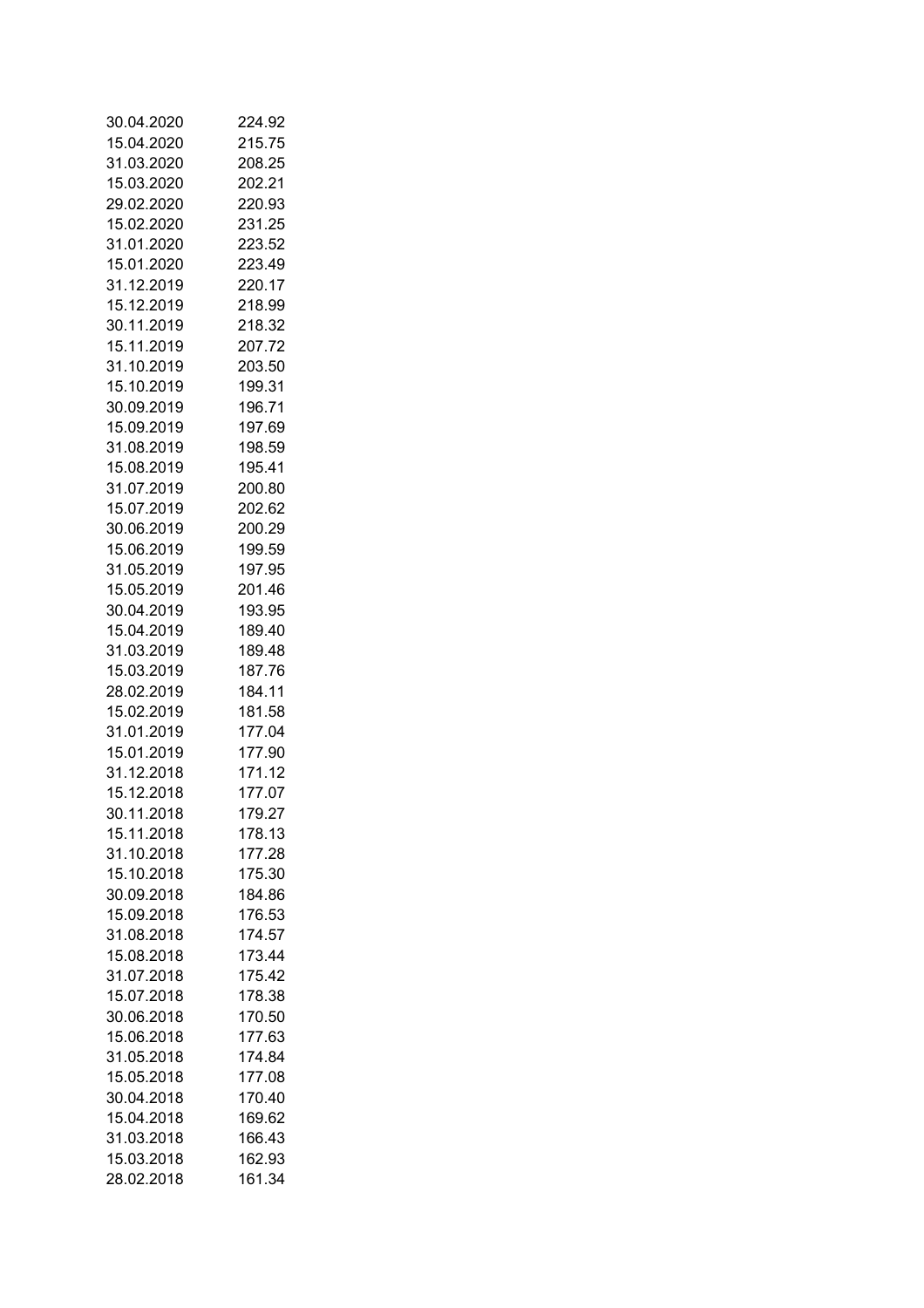| 15.02.2018               | 159.97 |
|--------------------------|--------|
| 31.01.2018               | 158.12 |
| 15.01.2018               | 163.56 |
| 31.12.2017               | 162.07 |
| 15.12.2017               | 158.87 |
| 30.11.2017               | 158.34 |
| 15.11.2017               | 154.37 |
| 31.10.2017               | 157.20 |
| 15.10.2017               | 154.89 |
| 30.09.2017               | 151.60 |
| 15.09.2017               | 145.46 |
| 31.08.2017               | 143.01 |
| 15.08.2017               | 141.91 |
|                          |        |
| 31.07.2017               | 143.54 |
| 15.07.2017               | 141.64 |
| 30.06.2017               | 139.25 |
| 15.06.2017               | 141.48 |
| 31.05.2017               | 143.66 |
| 15.05.2017               | 149.08 |
| 30.04.2017               | 151.64 |
| 15.04.2017               | 153.11 |
| 31.03.2017               | 155.09 |
| 15.03.2017               | 156.51 |
| 28.02.2017               | 153.50 |
| 15.02.2017               | 151.47 |
| 31.01.2017               | 141.83 |
| 15.01.2017               | 139.66 |
| 31.12.2016               | 133.43 |
| 15.12.2016               | 134.56 |
| 30.11.2016               | 136.80 |
| 15.11.2016               | 139.56 |
| 31.10.2016               | 131.45 |
| 15.10.2016               | 137.08 |
| 30.09.2016               | 139.42 |
| 15.09.2016               | 138.43 |
| 31.08.2016               | 137.33 |
|                          |        |
| 15.08.2016<br>31.07.2016 | 138.02 |
|                          | 137.20 |
| 15.07.2016               | 135.07 |
| 30.06.2016               | 132.40 |
| 15.06.2016               | 138.57 |
| 31.05.2016               | 147.66 |
| 15.05.2016               | 138.33 |
| 30.04.2016               | 143.96 |
| 15.04.2016               | 146.99 |
| 31.03.2016               | 140.23 |
| 15.03.2016               | 136.98 |
| 29.02.2016               | 137.25 |
| 15.02.2016               | 134.14 |
| 31.01.2016               | 143.37 |
| 15.01.2016               | 143.25 |
| 31.12.2015               | 149.76 |
| 15.12.2015               | 144.30 |
|                          |        |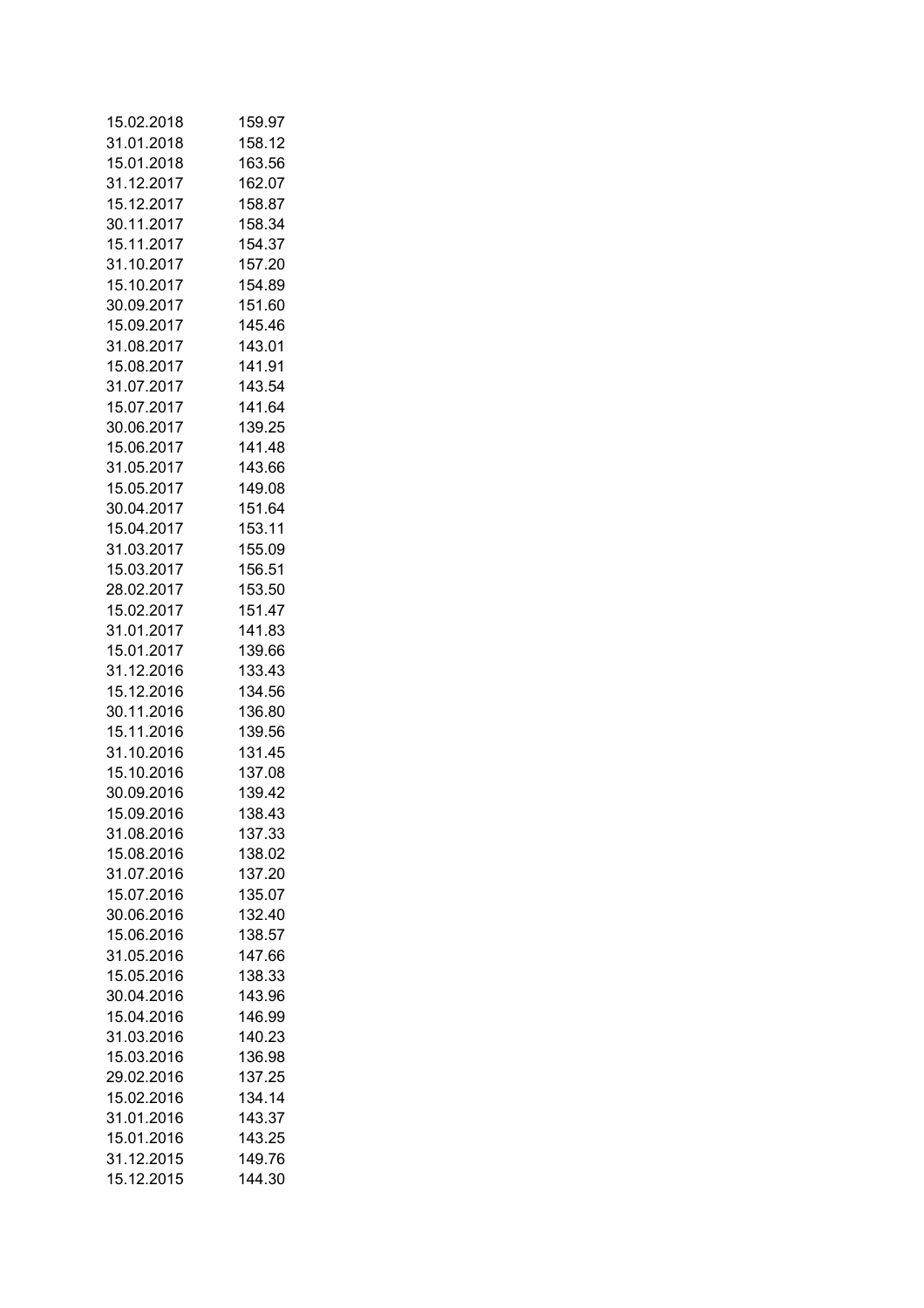| 30.11.2015 | 142.81 |
|------------|--------|
| 15.11.2015 | 133.37 |
| 31.10.2015 | 122.96 |
| 15.10.2015 | 119.30 |
| 30.09.2015 | 121.12 |
| 15.09.2015 | 133.18 |
| 31.08.2015 | 128.09 |
| 15.08.2015 | 127.55 |
| 31.07.2015 | 132.40 |
| 15.07.2015 | 135.95 |
| 30.06.2015 | 129.00 |
| 15.06.2015 | 135.77 |
| 31.05.2015 | 141.02 |
|            |        |
| 15.05.2015 | 136.58 |
| 30.04.2015 | 133.26 |
| 15.04.2015 | 142.38 |
| 31.03.2015 | 140.60 |
| 15.03.2015 | 145.23 |
| 28.02.2015 | 142.09 |
| 15.02.2015 | 136.24 |
| 31.01.2015 | 131.52 |
| 15.01.2015 | 121.07 |
| 31.12.2014 | 137.50 |
| 15.12.2014 | 131.51 |
| 30.11.2014 | 130.35 |
| 15.11.2014 | 125.60 |
| 31.10.2014 | 127.43 |
| 15.10.2014 | 118.87 |
| 30.09.2014 | 121.32 |
| 15.09.2014 | 117.90 |
| 31.08.2014 | 118.36 |
| 15.08.2014 | 114.31 |
| 31.07.2014 | 111.55 |
| 15.07.2014 | 110.39 |
| 30.06.2014 | 112.71 |
| 15.06.2014 | 114.62 |
| 31.05.2014 | 112.38 |
| 15.05.2014 | 105.65 |
| 30.04.2014 | 104.92 |
| 15.04.2013 | 99.43  |
|            |        |
| 31.03.2014 | 108.76 |
| 15.03.2014 | 108.40 |
| 28.02.2014 | 111.29 |
| 15.02.2014 | 109.52 |
| 31.01.2014 | 107.29 |
| 15.01.2014 | 104.85 |
| 31.12.2013 | 95.50  |
| 15.12.2013 | 92.29  |
| 30.11.2013 | 92.76  |
| 15.11.2013 | 90.03  |
| 31.10.2013 | 91.84  |
| 15.10.2013 | 86.59  |
| 30.09.2013 | 87.16  |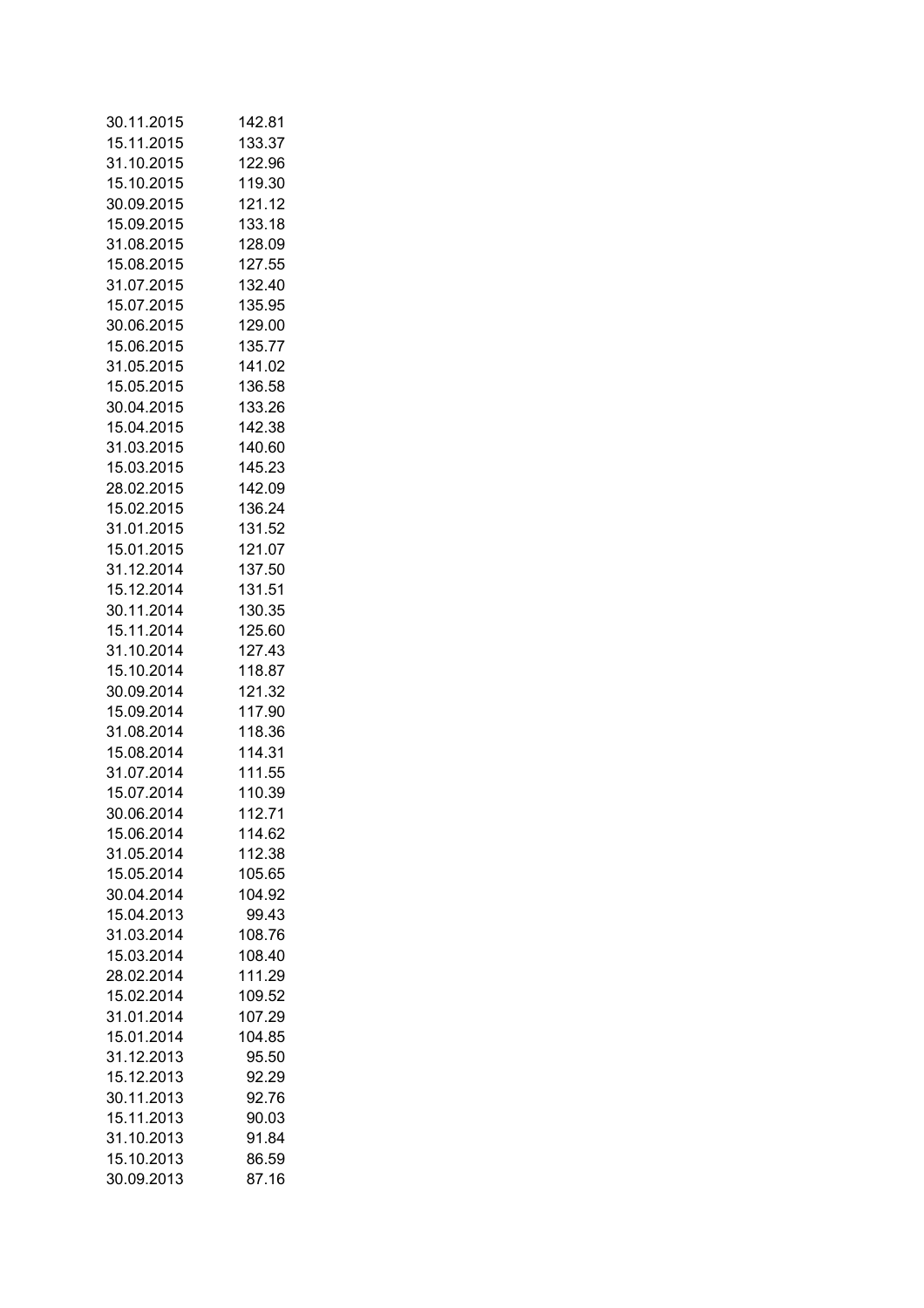| 15.09.2013               | 78.80          |
|--------------------------|----------------|
| 31.08.2013               | 76.64          |
| 15.08.2013               | 79.45          |
| 31.07.2013               | 78.03          |
| 15.07.2013               | 78.44          |
| 30.06.2013               | 75.80          |
| 15.06.2013               | 73.69          |
| 31.05.2013               | 76.73          |
| 15.05.2013               | 75.32          |
| 30.04.2013               | 67.25          |
| 15.04.2013               | 68.02          |
| 31.03.2013               | 68.35          |
| 15.03.2013               | 67.20          |
| 28.02.2013               | 63.30          |
| 15.02.2013               | 61.38          |
| 31.01.2013               | 60.20          |
| 15.01.2013               | 59.82          |
| 31.12.2012               | 57.77          |
| 15.12.2012               |                |
|                          | 58.95          |
| 30.11.2012               | 59.38          |
| 15.11.2012               | 59.29          |
| 31.10.2012               | 60.13          |
| 15.10.2012               | 61.08          |
| 30.09.2012               | 61.66          |
| 15.09.2012               | 62.16          |
| 31.08.2012               | 63.56          |
| 15.08.2012               | 64.17          |
| 31.07.2012               | 64.60          |
| 15.07.2012               | 63.65          |
| 30.06.2012<br>15.06.2012 | 62.38<br>61.13 |
| 31.05.2012               |                |
| 15.05.2012               | 60.50          |
| 30.04.2012               | 58.98<br>60.55 |
| 15.04.2012               | 60.39          |
|                          |                |
| 31.03.2012<br>15.03.2012 | 59.60<br>60.36 |
| 29.02.2012               |                |
| 15.02.2012               | 58.50<br>60.47 |
| 31.01.2012               | 56.87          |
| 15.01.2012               | 57.02          |
| 31.12.2011               | 56.00          |
| 15.12.2011               | 54.69          |
| 30.11.2011               | 53.63          |
| 15.11.2011               | 54.74          |
| 31.10.2011               | 55.38          |
| 15.10.2011               | 56.07          |
| 30.09.2011               | 56.34          |
| 15.09.2011               | 54.10          |
| 31.08.2011               | 55.09          |
| 15.08.2011               | 56.55          |
| 31.07.2011               | 58.03          |
| 15.07.2011               | 59.82          |
|                          |                |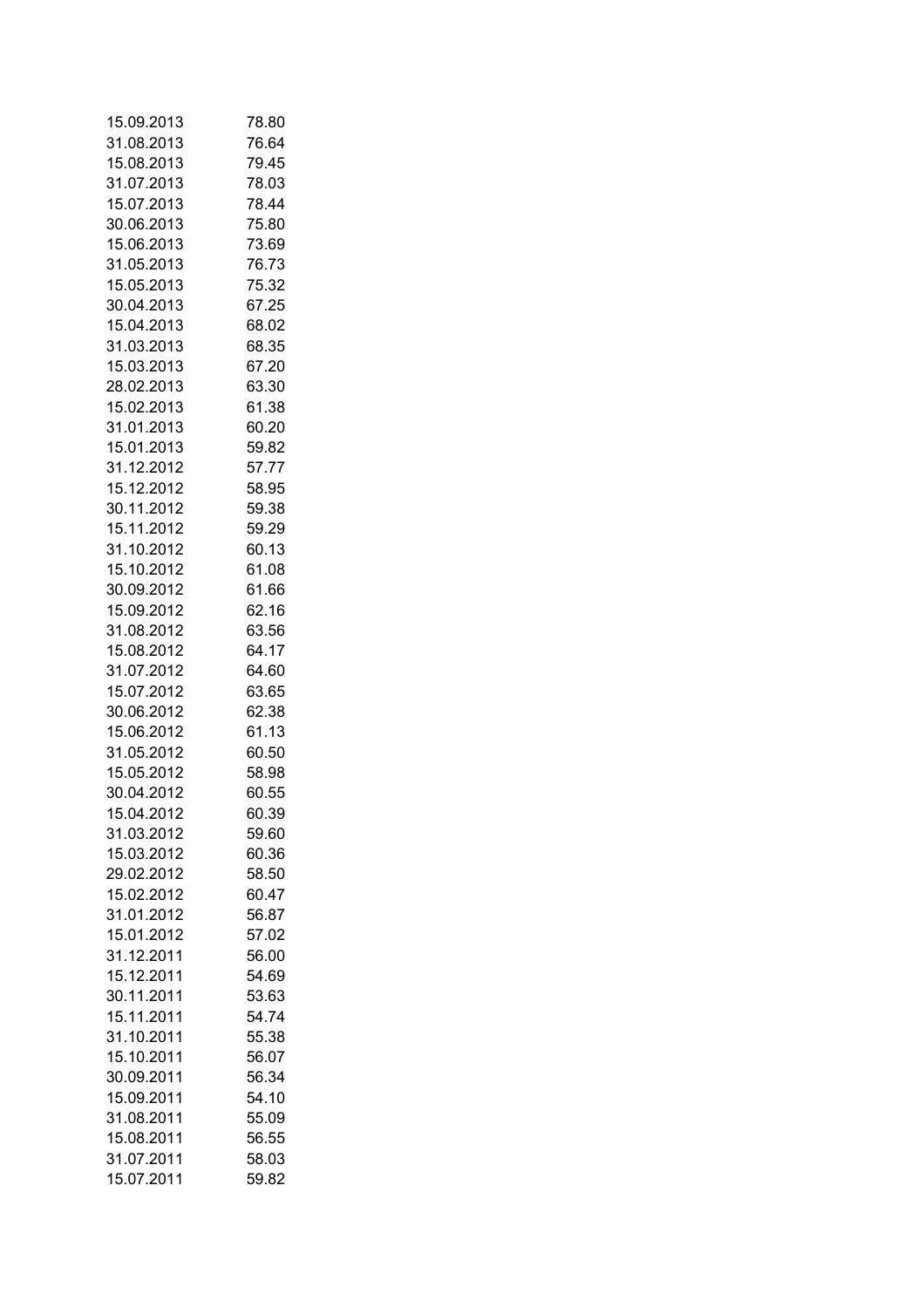| 30.06.2011 | 57.86          |
|------------|----------------|
| 15.06.2011 | 59.38          |
| 31.05.2011 | 60.66          |
| 15.05.2011 | 60.93          |
| 30.04.2011 | 60.35          |
| 15.04.2011 | 60.51          |
| 31.03.2011 | 61.15          |
| 15.03.2011 | 60.05          |
| 28.02.2011 | 61.03          |
| 15.02.2011 | 62.70          |
| 31.01.2011 | 62.38          |
| 15.01.2011 | 59.95          |
|            |                |
| 31.12.2010 | 58.10          |
| 15.12.2010 | 59.65          |
| 30.11.2010 | 61.24          |
| 15.11.2010 | 61.38          |
| 29.10.2010 | 62.30          |
| 15.10.2010 | 61.50          |
| 30.09.2010 | 61.22          |
| 15.09.2010 | 62.02          |
| 31.08.2010 | 62.58          |
| 15.08.2010 | 64.85          |
| 31.07.2010 | 64.64          |
| 15.07.2010 | 64.53          |
| 30.06.2010 | 65.00          |
| 15.06.2010 | 68.18          |
| 31.05.2010 | 69.13          |
| 15.05.2010 | 68.38          |
| 30.04.2010 | 67.66          |
| 15.04.2010 | 66.24          |
| 31.03.2010 | 65.85          |
| 15.03.2010 | 67.27          |
| 28.02.2010 | 68.38          |
| 15.02.2010 | 67.60          |
| 31.01.2010 | 66.48          |
| 15.01.2010 | 66.40          |
| 31.12.2009 | 66.58          |
| 15.12.2009 |                |
| 30.11.2009 | 66.21<br>64.75 |
|            |                |
| 15.11.2009 | 65.77          |
| 31.10.2009 | 65.60          |
| 15.10.2009 | 66.31          |
| 30.09.2009 | 67.30          |
| 15.09.2009 | 67.02          |
| 31.08.2009 | 57.31          |
| 15.08.2009 | 57.59          |
| 31.07.2009 | 57.63          |
| 15.07.2009 | 57.15          |
| 30.06.2009 | 58.35          |
| 15.06.2009 | 58.04          |
| 31.05.2009 | 57.25          |
| 15.05.2009 | 59.77          |
| 30.04.2009 | 59.81          |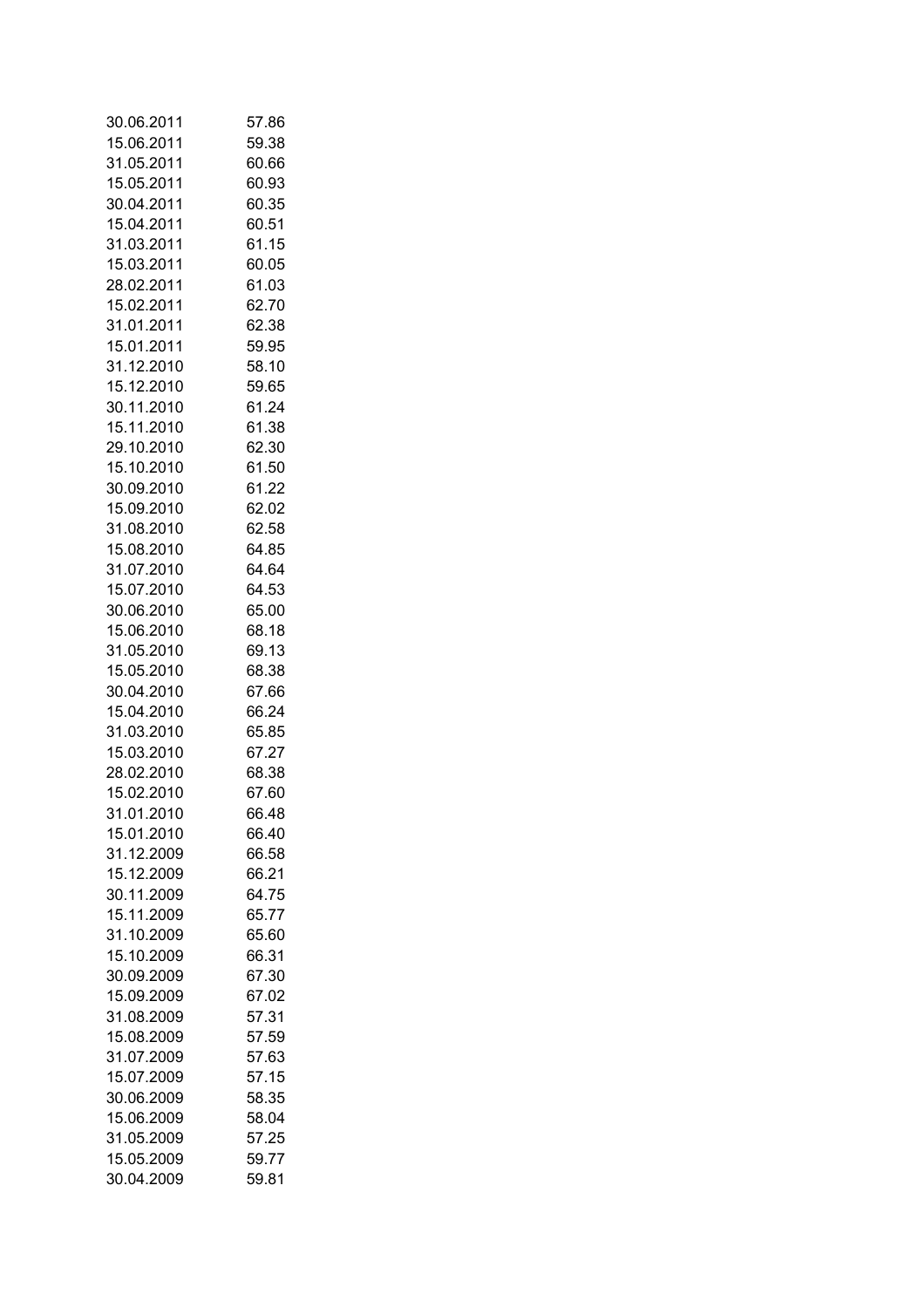| 15.04.2009 | 59.11  |
|------------|--------|
| 31.03.2009 | 58.80  |
| 15.03.2009 | 69.72  |
| 28.02.2009 | 69.35  |
| 15.02.2009 | 74.30  |
| 31.01.2009 | 75.68  |
| 15.01.2009 | 74.26  |
| 31.12.2008 | 73.05  |
| 15.12.2008 | 82.06  |
| 30.11.2008 | 87.58  |
| 15.11.2008 | 89.74  |
| 31.10.2008 | 87.48  |
| 15.10.2008 | 86.48  |
| 30.09.2008 | 90.80  |
| 15.09.2008 | 89.11  |
| 31.08.2008 | 92.14  |
| 15.08.2008 |        |
| 31.07.2008 | 92.65  |
|            | 90.06  |
| 15.07.2008 | 87.05  |
| 30.06.2008 | 88.14  |
| 15.06.2008 | 90.13  |
| 31.05.2008 | 90.81  |
| 15.05.2008 | 90.06  |
| 30.04.2008 | 87.92  |
| 15.04.2008 | 86.00  |
| 31.03.2008 | 86.60  |
| 15.03.2008 | 89.05  |
| 29.02.2008 | 93.28  |
| 15.02.2008 | 95.03  |
| 31.01.2008 | 95.21  |
| 15.01.2008 | 99.05  |
| 31.12.2007 | 101.93 |
| 15.12.2007 | 103.53 |
| 30.11.2007 | 99.17  |
| 15.11.2007 | 98.72  |
| 31.10.2007 | 102.39 |
| 15.10.2007 | 99.08  |
| 30.09.2007 | 98.31  |
| 15.09.2007 | 97.10  |
| 31.08.2007 | 98.23  |
| 15.08.2007 | 97.50  |
| 31.07.2007 | 100.21 |
| 15.07.2007 | 104.61 |
| 30.06.2007 | 103.93 |
| 15.06.2007 | 106.04 |
| 31.05.2007 | 105.67 |
| 15.05.2007 | 103.15 |
| 30.04.2007 | 105.21 |
| 15.04.2007 | 104.76 |
| 31.03.2007 | 106.45 |
| 15.03.2007 | 100.74 |
| 28.02.2007 | 101.04 |
| 15.02.2007 | 103.29 |
| 31.01.2007 | 102.79 |
| 15.01.2007 | 101.00 |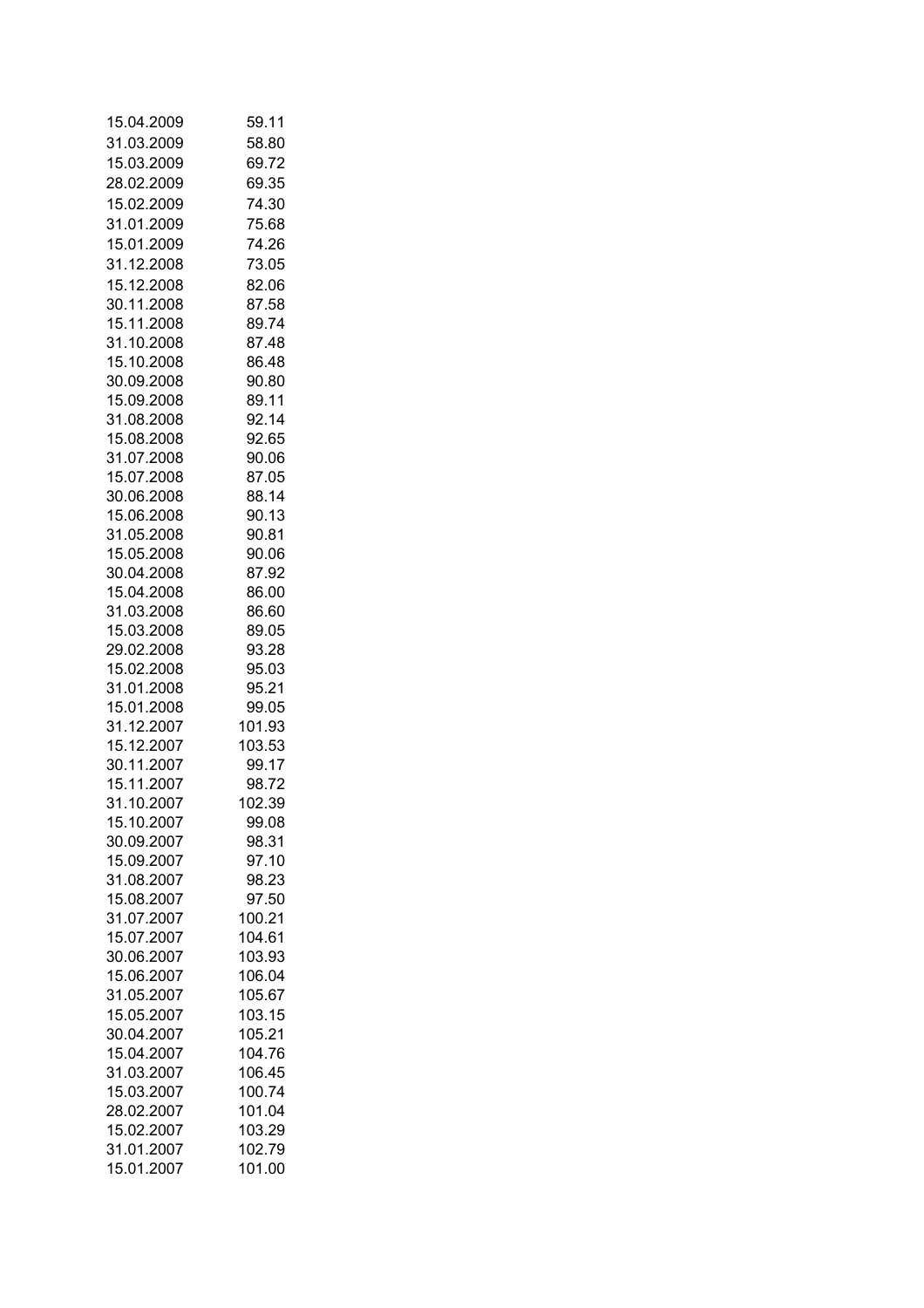| 31.12.2006 | 98.29  |
|------------|--------|
| 15.12.2006 | 95.68  |
| 30.11.2006 | 95.46  |
| 15.11.2006 | 92.88  |
| 31.10.2006 | 92.89  |
| 15.10.2006 | 94.16  |
| 30.09.2006 | 94.85  |
| 15.09.2006 | 94.17  |
| 31.08.2006 | 89.25  |
| 15.08.2006 | 86.59  |
| 31.07.2006 | 88.41  |
| 15.07.2006 | 86.74  |
| 30.06.2006 | 90.02  |
| 15.06.2006 | 91.99  |
| 31.05.2006 | 94.37  |
| 15.05.2006 | 97.71  |
| 30.04.2006 | 100.30 |
| 15.04.2006 | 94.88  |
| 31.03.2006 | 93.06  |
| 28.02.2006 | 93.61  |
| 31.01.2006 |        |
|            | 88.50  |
| 30.12.2005 | 84.02  |
| 30.11.2005 | 81.88  |
| 31.10.2005 | 81.72  |
| 30.09.2005 | 84.35  |
| 31.08.2005 | 83.85  |
| 29.07.2005 | 85.32  |
| 30.06.2005 | 82.37  |
| 31.05.2005 | 76.26  |
| 29.04.2005 | 79.25  |
| 31.03.2005 | 80.20  |
| 28.02.2005 | 80.15  |
| 31.01.2005 | 81.23  |
| 31.12.2004 | 81.17  |
| 30.11.2004 | 81.27  |
| 29.10.2004 | 80.50  |
| 30.09.2004 | 80.42  |
| 31.08.2004 | 77.24  |
| 30.07.2004 | 76.05  |
| 30.06.2004 | 81.08  |
| 31.05.2004 | 83.12  |
| 30.04.2004 | 84.75  |
| 31.03.2004 | 83.21  |
| 27.02.2004 | 84.51  |
| 30.01.2004 | 84.06  |
| 31.12.2003 | 81.17  |
| 28.11.2003 | 82.30  |
| 31.10.2003 | 82.22  |
| 30.09.2003 | 83.25  |
| 29.08.2003 | 84.41  |
| 31.07.2003 | 83.63  |
| 30.06.2003 | 83.10  |
| 30.05.2003 | 82.41  |
| 30.04.2003 | 78.57  |
| 31.03.2003 | 77.04  |
| 28.02.2003 | 75.88  |